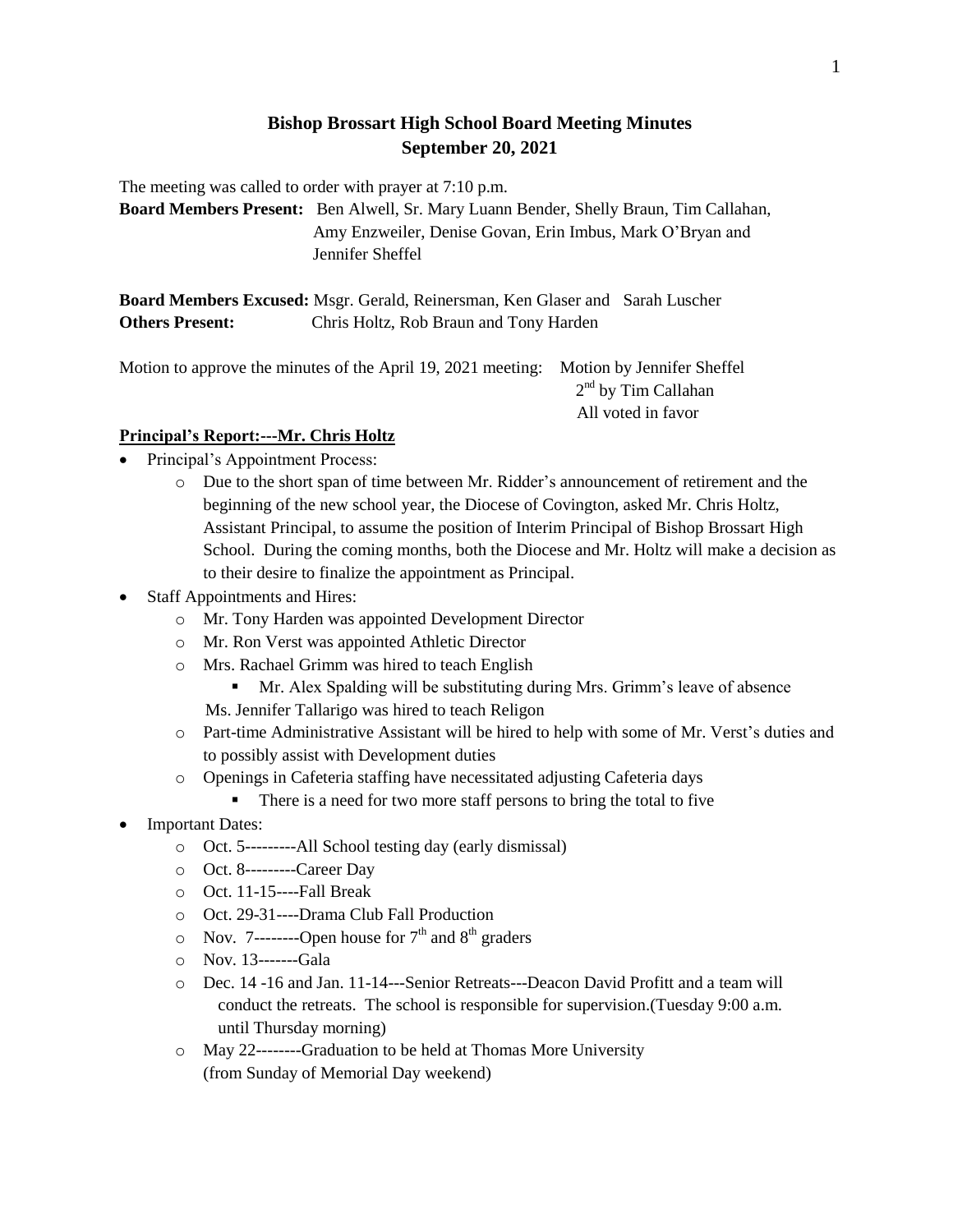# **Bishop Brossart High School Board Meeting Minutes September 20, 2021**

#### **Principal's Report continued:---Mr. Chris Holtz**

- Other Business:
	- o Bishop Brossart's policy relating to Junior High School students playing on varsity teams will be reviewed by administration with input from coaches and others. The Board will be kept informed.
	- o There will be a New Board member orientation held on October 18 at 7:00 p.m. at the Diocesan Curia. Bishop Brossart's Board members who have never attended this orientation are invited to attend.

#### **Steering Committee:---Ms. Erin Imbus**

• The Committee did not meet this month, but will meet prior to the next Board meeting, and will begin to review various policies.

#### **Finance Report:--- Mr. Rob Braun**

- Budget
	- o Last school year there was a \$26,750 operational loss, that did not include EANS reimbursement (Private School COVID related reimbursement, based on the number of students enrolled).

In total, there is a possibility for Bishop Brossart to receive \$240,000 in reimbursements or direct purchases through the EANS program.

- o 2% tuition increase for this school year, down from traditional 4% increase due to:
	- the increased number of students (301 enrolled)
	- favorable Blue Cross/Blue Shield premiums
- Audit
	- o Bishop Brossart High School had already engaged Munninghoff and Lang to perform the school's every three year audit when the Diocese announced that they would now be having a regularly scheduled audit conducted for Diocesan schools, thus two financial audits were performed for Bishop Brossart last year. There were no major findings in either of these audits. All recommendations have been addressed. Because of the Diocesan introduction of a separate audit, Bishop Brossart will make a change to their policy of engaging a firm to conduct an audit.
- Capital Expenditures:
	- o The school is awaiting approval from the Diocese for repairs to the storage building's (former fire house) roof. Three bids have been received. The cost will be approximately \$20,000. In the future, roof replacements for the gym and the Crouch Center will budgeted.
- Endowment Fund:
	- o Bishop Brossart's endowment fund is officially open with the reserve of \$600,000.